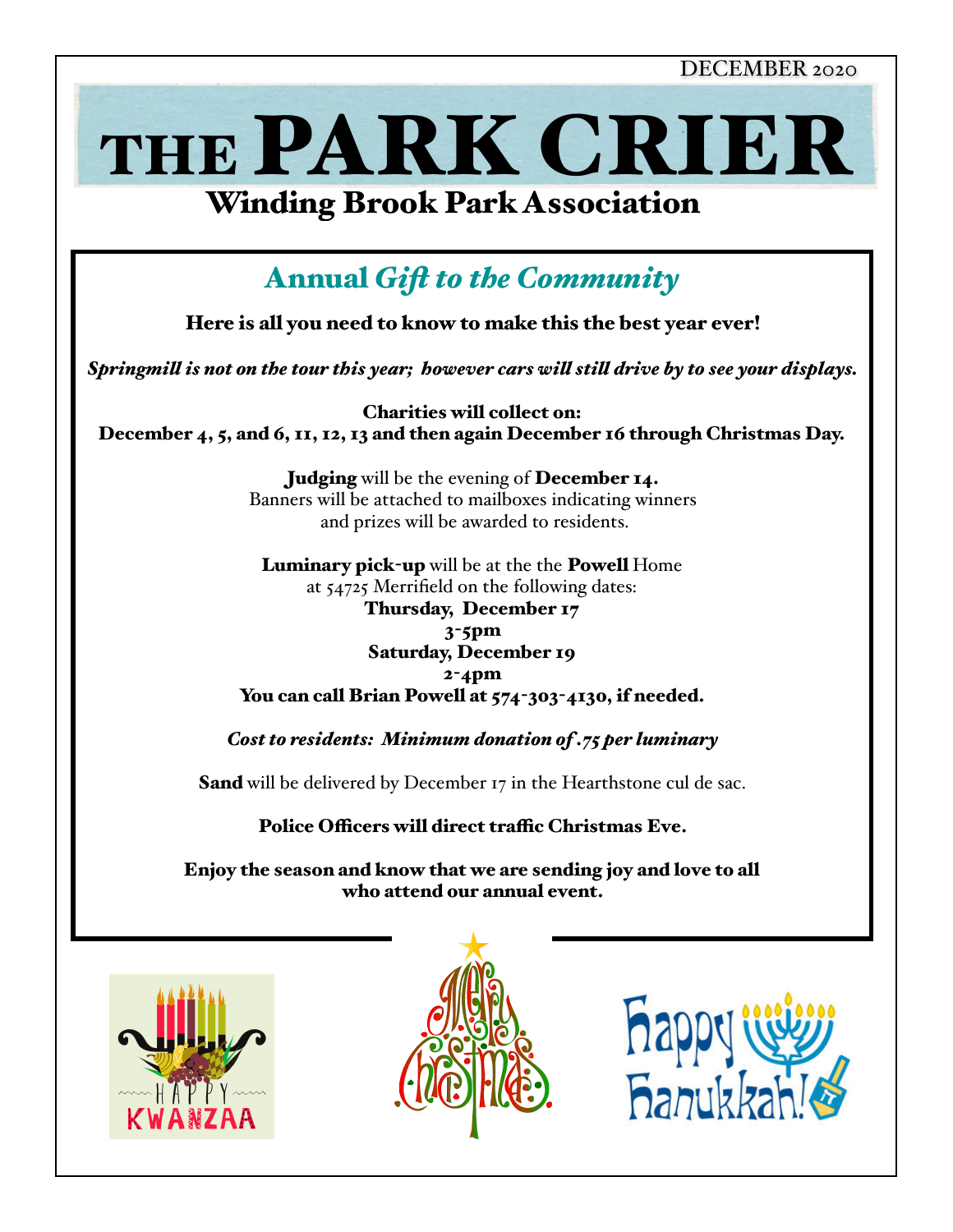## President's Corner

We finally made it to December! What a year we've had! I am sure there have been countless changes in your life this year: canceled vacations, virtual school and work, maybe you have lost a job or a loved one. I pray that you have found comfort with loved ones and neighbors. As your neighborhood association, our thoughts are constantly with each of you. We are a community of families and friends. Do not hesitate to reach out this holiday season if you need any help or assistance. We have some of the best people in the world right next door that are always willing to help.

To bring back some normal, I hope everyone is ready for this year's *Gif to the Community.* We have already seen cars make their way through Winding Brook and we count on many more to come. I've been so pleased seeing the effort you are putting into your decorations this year. I hope you were able to take advantage of the nice weather last month. As a reminder, please keep your vehicles locked and homes secured. We've seen reports of break-ins recently and they have occurred in the past.

Lastly, we wish you the best of this holiday season!

*Zach Dripps*

## Prizes for Decorations

 Decorating started early this year when some residents took advantage of the balmy weather prior to Thanksgiving. Perhaps others have followed suit and are ready to vie for the following prizes!

\*Best Overall \*Best Front Door \*Best Theme \*Most Original \*Best Faith-Based Theme \*Martha Stewart Would Be Proud \*Clark Griswold Would Be Proud \*Rookie of the Yearlived here less than a year \*Best Artisan (handmade) \*Four judges' picks

*Which one wil you win?!!!*

This year, the charities are:

#### Alcohol and Addictions Resource Center

(AARC) offers alcohol and other drug prevention, education, advocacy assessment, and referral for individuals and families

**Blue Star Mothers** is a private non-profit that supports mothers who have sons or daughters in the U.S. Armed Forces.

**Children's Dispensary** the program, A Place to be Me, provides social and recreational programs for young people with developmental,

physical and emotional needs.

Center for the Homeless is the largest residential facility in our area for individuals and families who are experiencing

homelessness. The center serves men, women, children and veterans each day. We usually support its Montessori Classroom but due to

COVID, it is not currently operating. Family Justice Center serves as a one-stop help center for victims of sexual and domestic violence. It works collaboratively with other non-profits and governmental agencies so that survivors and their families can quickly and confidentially seek resources and information. S-O-S, the rape crisis center, is also a program of the FJC.

Hannah's House maternity home provides a safe environment and programming for young

pregnant women. In\*Source provides Indiana families and service providers with information and training necessary to assure effective programs and service for children and young adults with disabilities.

Tri Kappa, South Bend Chapter provides financial support for five local charities each year.

#### WBPA BOARD

Zach Dripps, President Laurel Eslinger, Secretary George Cressy, III,Treasurer Sharon Burden—Maria Carter Mariah Cressy Josh Higginbotham Ryan Howell—Michael Miller Brian Powell Kathy Smith—Tim Sullivan Kyle Umbarger

## **Charities**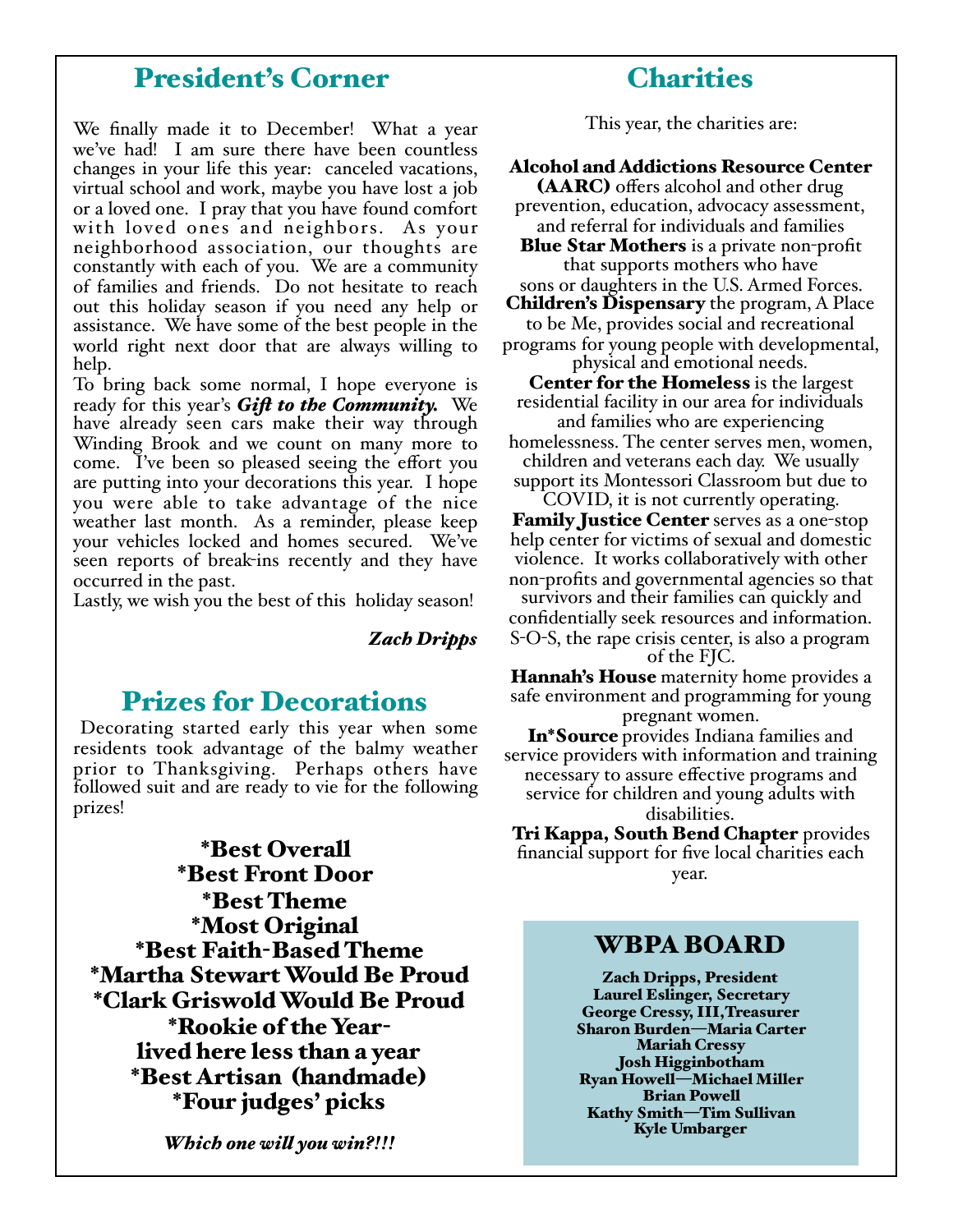

Almost everyday, your Winding Brook neighbors are signing up to keep better informed. For those of you who have already joined, you know Nextdoor's value as a tool that is helping to connect our neighborhood. Nextdoor is a private online network based on address so it is exclusive to Winding Brook unless you choose to include surrounding neighborhoods. Your choice. This is now the vehicle that is used to alert you when there is something urgent that you should know regarding safety issues, upcoming meetings, events, items for sale, lost pets, etc.

Please consider signing up if you haven't already done so. It is well worth it and will help keep your family safe, informed, and up to date on our neighborhood. Just log into our website at [windingbrookpark.com.](http://windingbrookpark.com) Look for the link i[n the upper right corner.](http://windingbrookpark.com) It is faint so look hard!

# **AROUND THE PARK**

#### Welcome!

New residents **Tony** and Vanessa Husted now live at 15625 Winding Brook Drive with their two children. They made the long journey from Seattle to come closer to family and to have an adventure. Tony is the Executive Director of Learning and Development for Shipley Coaching. Vanessa is a systems Programmer for<br>the University of the University Washington Learning Mana gement System. Their hobbies include swing dancing, Kundalini Yoga along with biking and running.



Our neighborhood Meal Train has been active serving our families meals to help them in times of joy as well as to give them a much needed boost. If you would like to help prepare a meal, nominate someone, or would like to be a recipient, please contact Mariah Cressy at 574-339-4941.

Thanks to Block Captain **Gwen DeLee** for proving this information on our new neighbors.

#### Dues Paid Deegan

Gilliland Stanfield

Thank you!

## A Few Reminders

- Please slow down—always—and in particular during this upcoming increase in traffic.
- Keep your cars locked if they need to remain in your driveway. We will have many visitors to our neighborhood in the weeks to come.
- If you are expecting a package and will not be home for the delivery, ask a neighbor to get it for you thus keeping those 'porch pirates' at bay.
- Have a happy holiday whatever you celebrate!

## *Gift to the Community* Traffic

Especially for our new residents who have not experienced this time of year in Winding Brook, please know that this is a highly popular event with people coming from literally all over the region. It is their holiday tradition and they come to expect us to outdo ourselves each year. With all of the interest comes traffic particularly Christmas Eve when we light luminaries and are all aglow in more than one way. It gets so busy that police direct traffic for us that evening! Please know that as residents, you have the right to enter Winding Brook Drive against the traffic. Just make it known to the security guards that you live here. The last thing you want to do is get in the line with everyone else and take the tour when all you want is to get home!